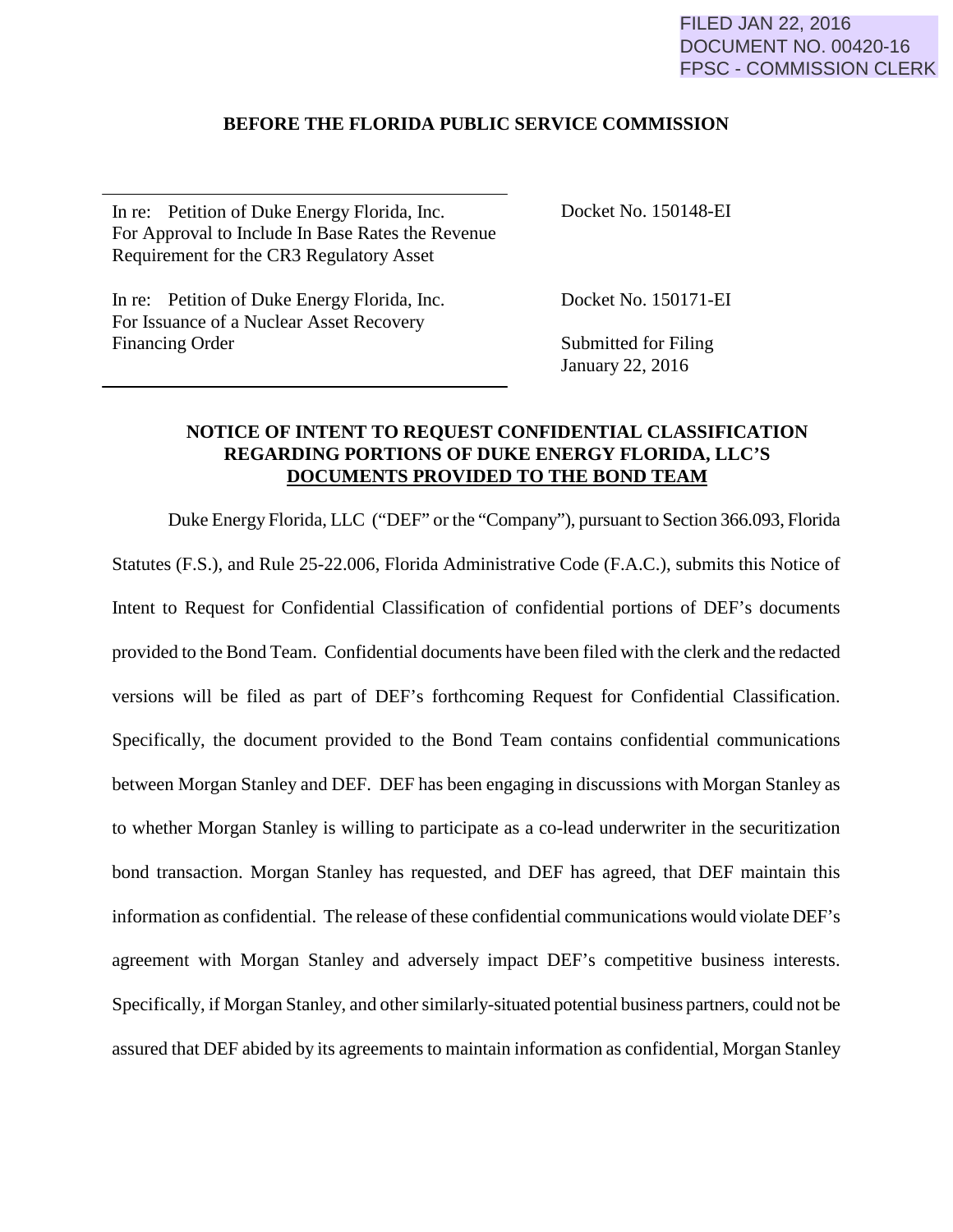and other potential third parties may be unwilling to participate in this transaction, which would potentially be detrimental to DEF's customers and this transaction.

A highlighted copy of the above-referenced confidential documents labeled as Exhibit A, has been filed under a separate cover letter.

 Pursuant to Rule 25-22.006(3)(a)(1), DEF will file its Request for Confidential Classification for the confidential information contained herein within twenty-one (21) days of filing this request.

\_\_\_\_\_\_\_\_\_\_\_\_\_\_\_\_\_\_\_\_\_\_\_ \_\_\_\_\_\_\_\_\_\_\_\_\_\_\_\_\_\_\_\_\_\_\_\_\_

RESPECTFULLY SUBMITTED this 22<sup>nd</sup> day of January, 2016.

 */s/ Dianne M. Triplett*

Duke Energy Florida, LLC<br>Duke Energy Florida, LLC 106 East College Avenue 299 First Avenue North Suite 800 St. Petersburg, FL 33701 Telephone: (850) 521-1428

MATTHEW R. BERNIER DIANNE M. TRIPLETT Senior Counsel Associate General Counsel Tallahassee, FL 32301 Telephone: (727) 820-4692